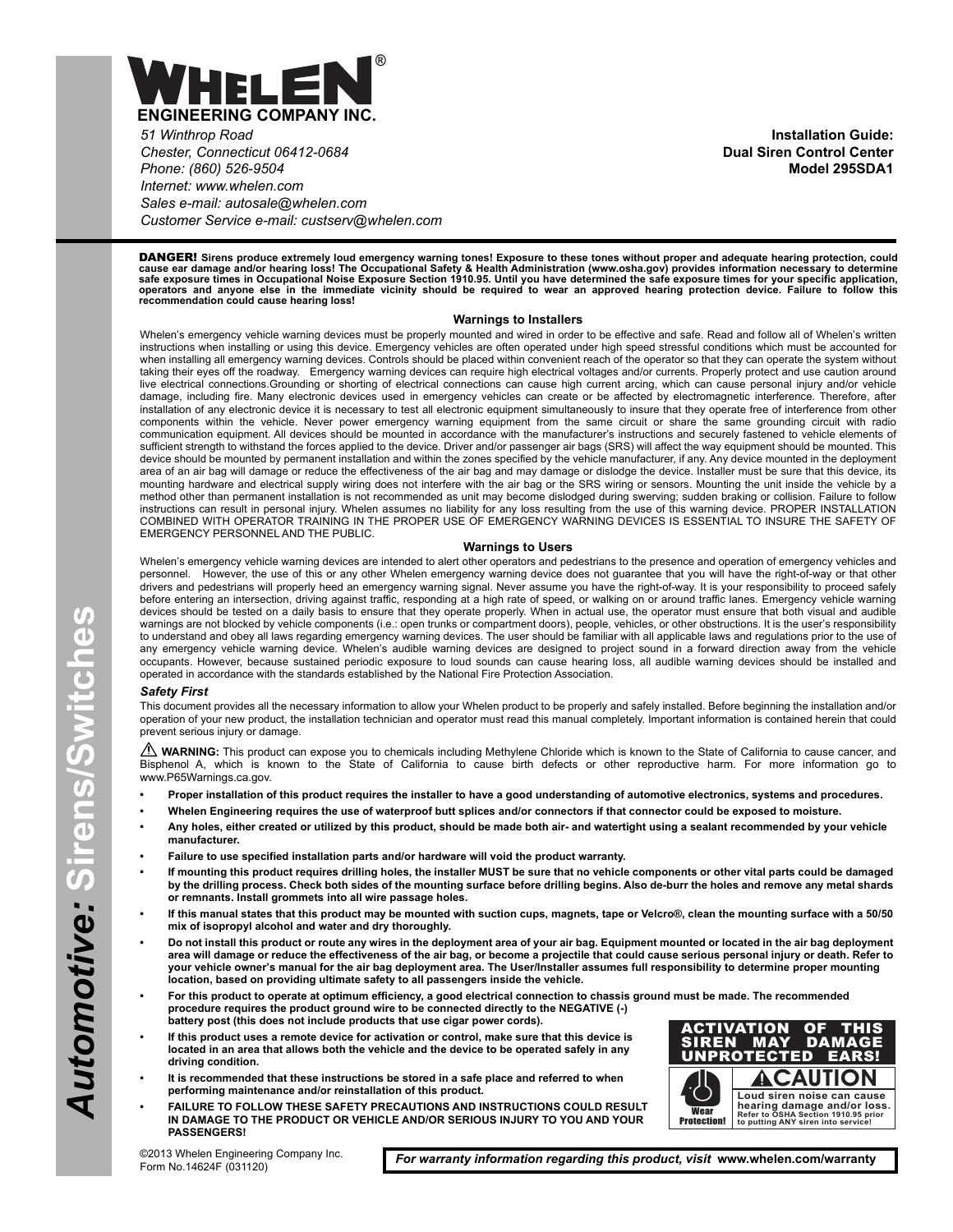### *Feature Summary:*

**Congratulations on selecting the 295SDA1 Dual Siren Control Center. This unit offers a unique collection of features designed to allow the user to customize the operation to suit their individual needs. Features include:**

#### *Siren:*

- **• Two independent siren amplifiers that can drive one 100 watt siren speaker each.**
- **Non-destructive short circuit protection.**
- **Under/over voltage protection.**
- **LED fault indicators for speaker and input voltage diagnostics.**
- **Title 13 compliant tone set up.**
- **20 programmable tones.**
- **Any combination of 2 tones can be programmed to any siren tone switch.**
- *Installation:*

**Adjust RADIO or PA volume, using a flat blade screwdriver.**

**RADIO VOL.**

**Caution: Mounting will require drilling. It is absolutely necessary to make sure that no other vehicle components could be damaged in the process. Check both sides of the mounting surface before starting. If damage is likely, select a different mounting location.**

## *295SDA1 Module:*

1. Locate a suitable mounting location. A dry, cool compartment is a good choice.

2. Position the unit on the proposed mounting location. Using an awl or similar tool, scribe the mounting surface where the mounting holes are to be drilled. Make sure that this mounting

area allows sufficient ventilation for the unit.

Remove the unit and using a drill bit sized for a #10 sheet metal screw, drill a hole in each of the areas scribed in step 2.

4. Return the unit to its mounting location and using #10 x 3/4" sheet metal screws (provided), secure the unit onto its mounting surface. Be sure to install a #10 internal tooth lock washer (included) onto each mounting screw before mounting the unit. **IMPORTANT:** The 295SDA1 case must be either mounted on, or grounded to the vehicle chassis.

### *Control Head:*

**PA VOL.**

There are two basic mounting brackets for the 295SDA1 control head. One allows the control head to be mounted into your vehicle's console (if so equipped). The other allows the control head to be mounted directly onto the dash or other surface through the use of a bail strap mounting bracket. **Regardless of the style selected, be sure to observe the air bag warning on the cover of this manual.**

#### *Bail Strap Mount:*

1. Position the bail strap in the selected mounting location. Using an awl or other suitable tool, scribe the surface where the mounting holes are to be drilled.



- **Horn-ring transfer relay built in.**
- **Siren "in use" icon driver output.**
- **Siren disable (Park kill) control input.**
- **Includes Radio Repeat and PA.**

### *Lighting control:*

- **• 11 Programmable lighting control Switches (one 3 position slide switch and 8 momentary switches).**
- **Three 20 Amp relay controlled outputs with built in fuses.**
- **Eight 10 Amp relay controlled outputs with built in fuses (two of them include a choice of independent inputs or the standard power bus switching).**
- **Two wire TrafficAdvisor™ control.**
- **Programming can not be activated by a user in the cab.**
- **All switches can be programmed to activate or deactivate any combination of relay outputs.**
- **All switches can be programmed to activate any of the 8 momentary switches.**
- **Momentary switches can be programmed to be activated as either a** *push-on* **/** *push-off, momentary, flashing, timed output***, or** *TA* **control.**
- **All switches can be programmed to activate the siren into HF mode.**
- **Copy one units configuration to another unit,**  *"CLONING"***.**
- **Easy reset to factory default settings.**
- **Change the "Shutdown Delay" time.**
- **Program the backlight intensity of the control head.**
- 2. Drill the mounting holes in the areas scribed in step 1. The size of the drill bit should be determined by the size of the mounting hardware (#10 sheet metal screw) and thickness of the mounting surface.



3. Using hardware provided (#10 x 3/4" sheet metal screw & #10 internal tooth lock washer) secure the bail strap to the mounting location.

#### **NOTE: There are 3 sets of holes on the bail strap for positioning the control head at 3 different heights.**

- 4. With the bail strap in place, insert the #10 x 3/8" hex head bolt into the assembly hole from the inner side of the bail strap as shown.
- 5. Place the #10 internal-tooth lock washer and the acorn nut on the protruding bolt on the outer side of the bail strap. Loosely secure the acorn nut to the hex head bolt.

Slide the control head onto the bolt heads. Once it is in the position that the customer has chosen and the control head has fully engaged the bolt heads, tighten the acorn nuts until the unit is firmly secured.

A third pair of mounting holes are provided that will enable the control head to be located much closer to the bail strap than the other pairs allow. If this closer location is used, the tips of the bail bracket may be broken off at the notches.

#### *Control Head Cable:*

Route the control head cable (provided) from the amp/relay module to the designated mounting location. Plug this cable securely into the rear of the control head. Be sure to route the cable through either of the two recessed pathways (shown here). This will prevent the cable from being accidentally disconnected or pinched by the control head.



### *Havis Console Mount:*

The Havis Console mounting kit includes all the necessary hardware needed to secure the control head to the mounting bracket for installation on a Havis Console. The control head mounts onto the console mount bracket the same way the control head mounts onto the bail bracket as outlined previously except for the addition of a flat washer that must be inserted between the control head and the bracket. Please refer to the manual included with your console for specific information on securing the control head/mounting bracket assembly onto the console.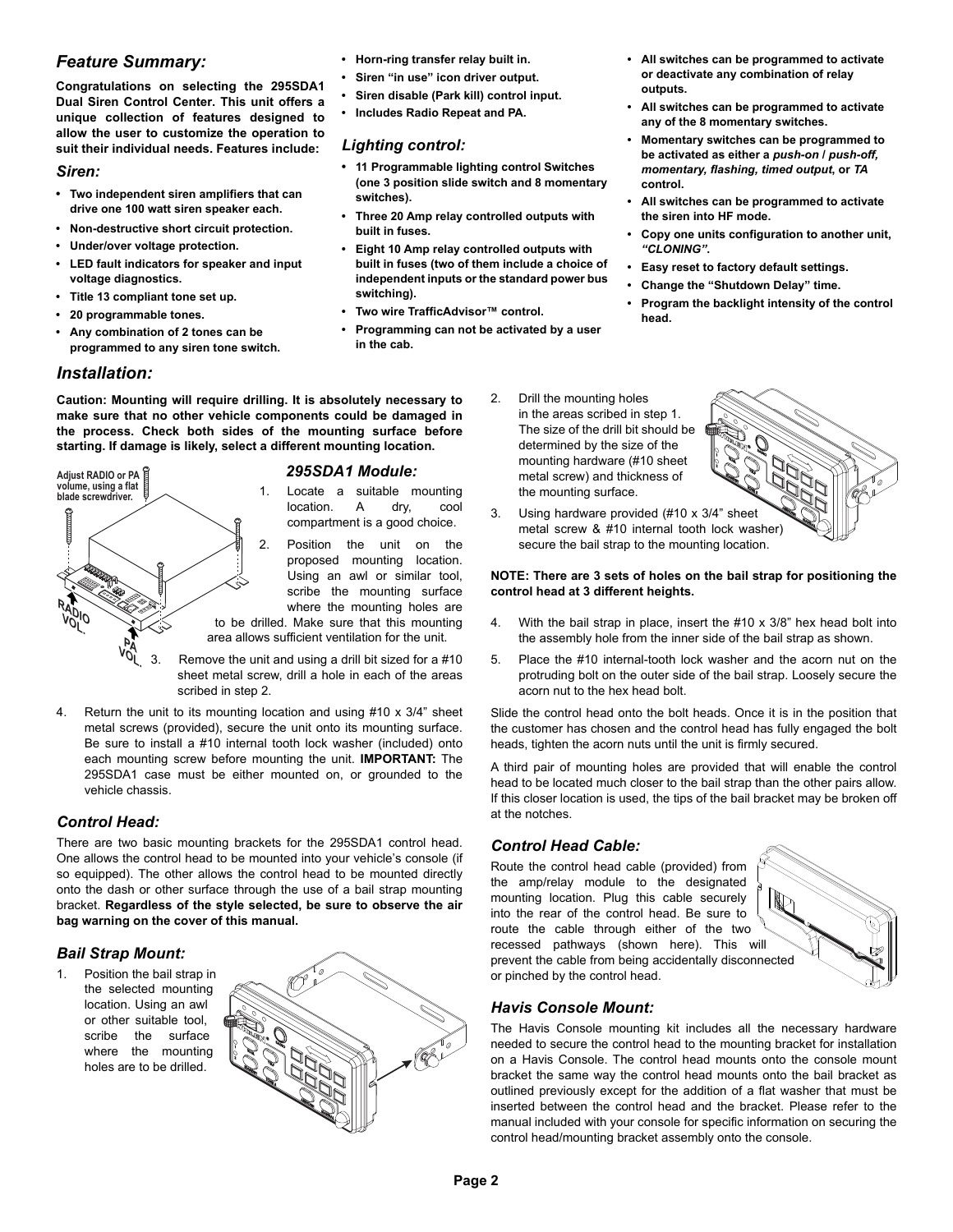

# *Wiring:*

**WARNING: All customer supplied wires that connect to the positive terminal of the battery must be sized to supply at least 125% of the maximum operating current and FUSED at the battery to carry that load. DO NOT USE CIRCUIT BREAKERS WITH THIS PRODUCT!**

### *Siren Input (J7) - RED: Power - BLACK: Ground*

- **1.** Splice the 2 RED (Power) wires together, then extend this single RED wire toward the vehicle battery. Splice the 2 BLACK (Ground) wires together and extend this single BLACK wire toward the vehicle battery. To pass the RED and BLACK wires through, you may have to drill a hole in the firewall. Insert a grommet to protect the wires.
- **2.** Route the RED and BLACK wires along the factory harness towards the battery and install a fuse block (user supplied) on the end of the RED wire. **Remove fuse from fuse block before connecting any wires to battery.**
- **3.** Connect fuse block wire to POSITIVE terminal on battery. There must not be more than 2 feet of wire between fuse block and battery. The wire between the fuse and battery is "unprotected", do not allow it to chafe and short to ground. Connect the BLACK wire to the factory chassis ground.
- siren speakers, along the factory wire harness and through the
- terminal on SPEAKER #2. **NOTE: For single speaker installs use the YELLOW wire and cap the ORANGE wire.**
- **3.** Connect BRN wire to NEGATIVE connection on speaker #1.
- **4.** Connect GREY wire to NEGATIVE connection on speaker #2.

### *Horn Relay (J5) - WHITE & GREY*

- **1.** Route WHITE and GREY wires along factory wire harness and through the firewall at the same point as the RED and BLACK wires.
- **2.** Route WHITE and GREY wires to vehicle's horn relay. If possible, follow the factory wire harness to this relay.
- **3.** Cut the wire that connects the vehicle horn to the horn relay.
- **4.** Connect the WHITE wire to the wire coming from the horn relay.
- **5.** Connect the GREY wire to the wire coming from the horn.

#### *Radio Rebroadcast (J5) (optional) - Two BLUE wires*

**The two BLUE wires are used to connect your two-way radio's external speaker for radio rebroadcast (optional connection).**

**Note: If your remote speaker is amplified (speaker has a power amp circuit), radio rebroadcast will not work and should not be used.**

- **1.** Locate the 2 wires that connect the external speaker to the 2-way radio, cut one and splice one of the BLUE wires into this circuit.
- **2.** Cut the remaining speaker wire and splice the other BLUE wire into this circuit.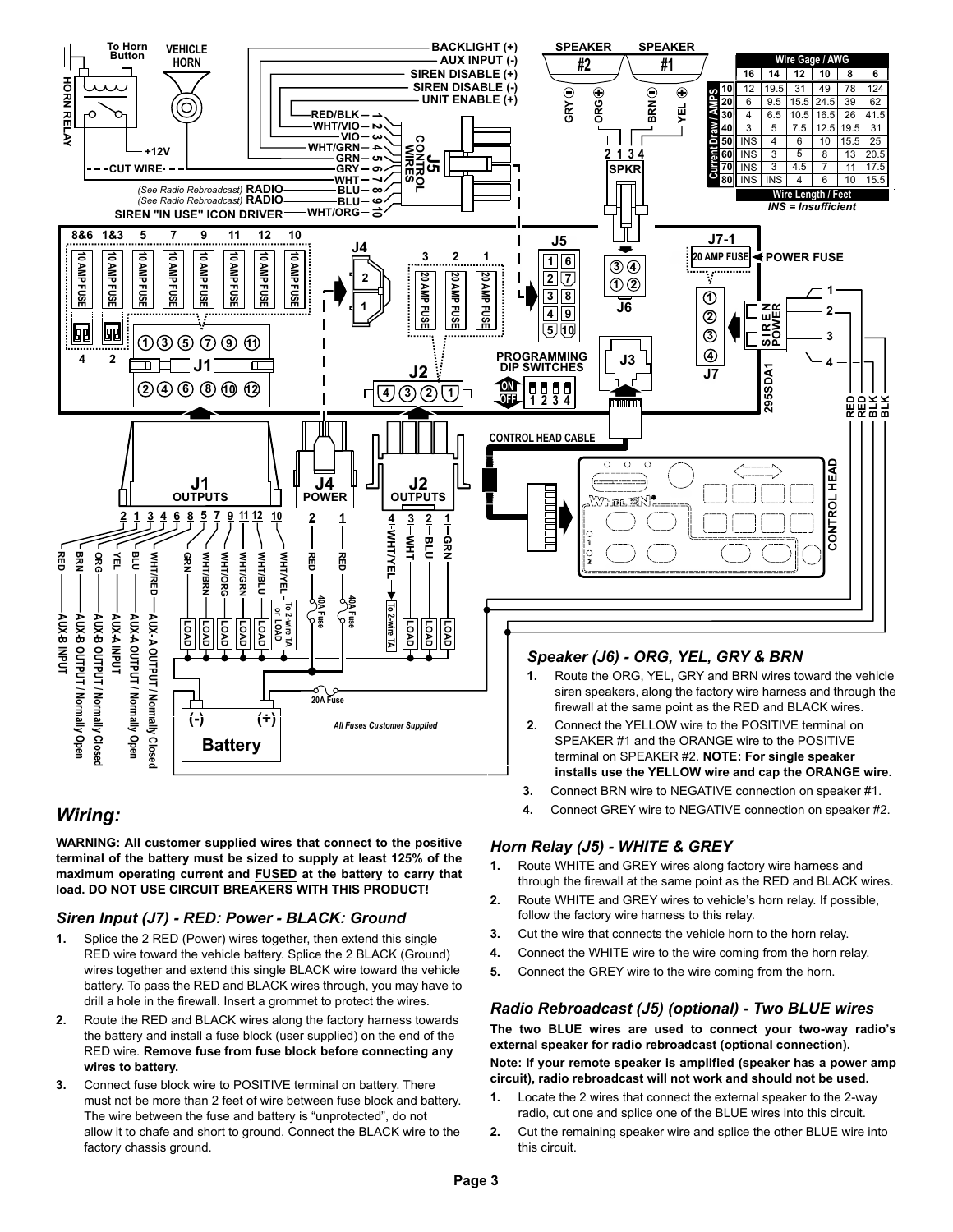

#### **With the yelp button activated:**

- *Activating the AIRHORN button will produce a higher frequency AIRHORN tone on speaker 1 and a Lower frequency AIRHORN tone on speaker 2 until released.*
- *Activating the RADIO, WAIL, TONE3, or STANDBY button will deactivate the YELP button and produce their corresponding function.*
- *Activating the HORN RING input or MAN button will change the siren tone to two out of sync. YELP tones. Activating the HORN RING input or MAN button a second time returns it back to synchronized YELP tones on both speakers*

*Factory Default Operations:*

The operations described in this section are the *factory default* settings that the unit is shipped with. To change the settings, refer to **Programming the 295SDA1** for information on how to customize the operation of the siren/lighting control center.

# *Siren Operations*

#### **RADIO - Radio Rebroadcast**:

When this button is pressed, any signal that is received by the vehicle's two-way radio will be simultaneously broadcast over the vehicle's loudspeaker (the unit must be connected to the two-way radio as outlined in this manual). Pressing the RADIO button again will deactivate it.

#### **With the RADIO button activated:**

- *Activating the AIRHORN button will produce a higher frequency AIRHORN tone on speaker 1 and a Lower frequency AIRHORN tone on speaker 2 until released.*
- *Activating the WAIL, YELP, TONE3, STANDBY, or MAN button will deactivate the RADIO button and produce their corresponding function.*
- *Activating the HORN RING input will produce the cars horn until the HORN RING switch is released.*
- *Activating the SIREN DISABLE input has no effect.*

#### **WAIL –Wail tone:**

When this button is pressed, the siren will produce a synchronized Wail tone on both speakers. Pressing the WAIL button again will deactivate it.

#### **With the WAIL button activated:**

- *Activating the AIRHORN button will produce a higher frequency AIRHORN tone on speaker 1 and a Lower frequency AIRHORN tone on speaker 2 until released.*
- *Activating the RADIO, YELP, TONE3, or STANDBY button will deactivate the WAIL button and produce their corresponding function.*
- *Activating the HORN RING input or MAN button will change the siren tone to two out of sync WAIL tones. Activating the HORN RING input or MAN button a second time returns it back to synchronized WAIL tones on both speakers*
- Activating the SIREN DISABLE input will deactivate the WAIL button.

### **YELP – Yelp tone:**

When this button is pressed, the siren will produce a synchronized yelp tone on both speakers. Pressing the YELP button again will deactivate the WAIL button.

*• Activating the SIREN DISABLE input will deactivate the YELP button.*

#### **TONE3– Wail/Yelp tone:**

When this button is pressed, the siren will produce a two out of sync. combined Wail and yelp tones on both speakers. Pressing the TONE3 button again will deactivate the TONE3 button.

#### **With the Tone3 button activated:**

- *Activating the AIRHORN button will produce a higher frequency AIRHORN tone on speaker 1 and a Lower frequency AIRHORN tone on speaker 2 until released.*
- *Activating the RADIO, WAIL, YELP, or STANDBY button will deactivate the TONE3 button and produce their corresponding function.*
- *Activating the HORN RING input or MAN button will change the siren tone to a fast YELP tone on speaker 1 and a Piercer tone on speaker 2. Activating the HORN RING input or MAN button a second time returns it back to two out of sync. combined Wail and yelp tones on both speakers.*
- *Activating the SIREN DISABLE input will deactivate the TONE3 button.*

#### **STANDBY – Hands Free***:*

When you press STANDBY the siren functions are placed in a stand-by mode. Siren tones are activated by a single "tap" on the MANUAL button or the vehicle's steering wheel horn ring (if the vehicle's horn has been wired to the HORN RING input). The first tap produces two "*Phased"* Wail tones on both speakers. A second tap produces two "*Phased"* Yelp tones on both speakers. A third tap produces a Yelp tone on speaker 1 and a Piercer™ tone on speaker 2. The next tap returns the siren to the "*Phased"* Wail tones and the cycle repeats itself. Two quick successive taps stop the siren.

#### **With the STANDBY button activated:**

- *Activating the AIRHORN button will produce a higher frequency AIRHORN tone on speaker 1 and a Lower frequency AIRHORN tone on speaker 2 until released.*
- *Activating the RADIO, WAIL, YELP, or TONE3 button will deactivate the STANDBY button and produce their corresponding function.*
- *Activating the HORN RING input or MAN button will produce the hands free cycle as described above.*
- *Activating the SIREN DISABLE input will deactivate the STANDBY button.*

#### **MANUAL – Manual Wail***:*

When no other siren buttons are activated, pressing the Manual button generates two "*Phased"* Wail tones on both speakers that rises in pitch to a pre-set level. This tone is generated for as long as the Manual button is pressed. When the button is released the tone coasts down in frequency to a pre-set level and stops.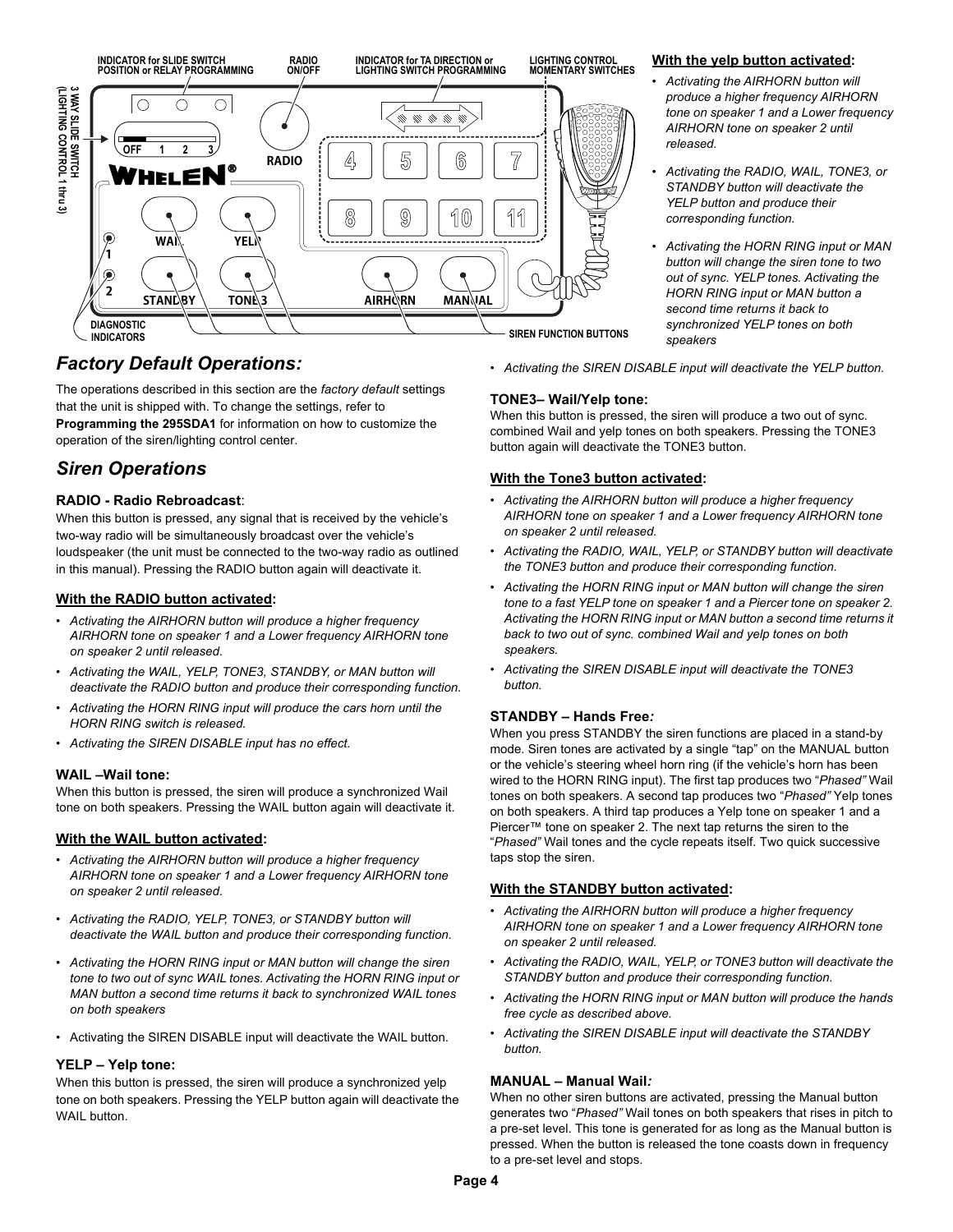#### **AIRHORN – Airhorn tone***:*

*• Activating the AIRHORN button will always produce a higher frequency AIRHORN tone on speaker 1 and a Lower frequency AIRHORN tone on speaker 2 until released.*

### **MICROPHONE – Public address***:*

*• Activating the Push To Talk switch on the microphone will put speaker 1 in public address operation and will momentarily shut down any other siren function until the switch is released.*

# *Lighting Control Operations:*

**Lighting Control Switches:** The lighting control switches include the slide switch and the 8 momentary switches. The slide switch having one off position and three active positions combined with the 8 momentary switches makes a total of 11 lighting control switch positions. For each of the 11 switches there are corresponding relay controlled outputs on the connectors of J1 and J2 *(see wiring diagram)*. The following list describes the Factory Default switch activated outputs.

### **Slide Switch Positions:**

**0 = output** *OFF (Stops HF cycle / Section 5 - Note "B")*

**1 = output** *J2 pin 1 (GRN) (Stops HF cycle / Section 5 - Note "B")* 

**2 =** outputs *J2 pin 1 (GRN) & pin 2 (BLU) (Stops HF / Section 5 - Note "B")* **3 =** outputs *J2 pin 1 (GRN), pin 2 (BLU), pin 3 (WHT), and start the sirens STANDBY hands free cycle.*

| <b>Push-Button Switches Wire</b>                               | Switch-Type |
|----------------------------------------------------------------|-------------|
| $4 =$ Outputs J1 PIN 10 (WHT/YEL) Push on-Push off             |             |
| $5 =$ Outputs J1 PIN 12  WHT/BLU)  Push on-Push off            |             |
| 6 = Outputs J1 PIN 11 (WHT/GRN)  Push on-Push off              |             |
| $7 =$ Outputs J1 PIN 9 (WHT/ORG)  Push on-Push off             |             |
| $8 =$ Outputs J1 PIN 7 (WHT/BRN)  Push on-Push off             |             |
| $9 =$ Outputs J1 PIN 5. (GRN) Push on-Push off                 |             |
| 10 = Outputs J1 PIN $1 \ldots$ (BRN) $\ldots$ Push on-Push off |             |
| 11 = Outputs J1 PIN $6$ (BLU)  Momentary                       |             |

# *Traffic Advisor Control*

There are two programmable "Switch Types" associated with Traffic Advisor control, "Traffic Advisor Pattern Control" and "Traffic Advisor Flash Control".

When a switch's "Switch Type" has been programmed as "Traffic Advisor Pattern Control", this switch now takes control of designated Traffic Advisor output J2 pin 4 (WHT/YEL) and the associated relay output of the programmed switch (J1 Pin 10 (WHT/YEL)). These two wires connect to the traffic advisor.

**The first press** of this switch will produce a Left sweep on the Traffic Advisor, and will turn off a "Traffic Advisor Flash Control" switch if one is active.

**A second press** will produce a right arrow.

**A third press** will produce a split arrow.

**The next press** returns the unit to Left arrow and the cycle repeats itself. Holding the switch down for 2 seconds will shut the arrow off**.**

**NOTE: Only one switch can be programmed as a "Traffic Advisor Pattern Control" switch, If more than one switch is programmed, unpredictable results will occur.**

When a switch's "Switch Type" has been programmed as "Traffic Advisor Flash Control":

**Pressing this switch** will produce a flash pattern on the Traffic Advisor indicator, will turn off a "Traffic Advisor Pattern Control" switch if one is active, and the relay output programmed for the "Traffic Advisor Flash Control" switch will turn on.

**Pressing this switch again** will shut the arrow off.

**NOTE: Only one switch can be designated as a "Traffic Advisor Flash Control" switch, If more than one switch is programmed, unpredictable results will occur.**

# *Diagnostic Indicators:*

While the siren is under normal use the diagnostic indicators are used to indicate fault conditions within your siren system. The following table lists the type of fault and the indicators response. If the indicator is on steady while a tone is in use, this indicates that there is no fault with the associated speaker output.

**Under voltage:** LED #2 will be in DoubleFlash mode and siren tones will not operate.

**Over voltage:** LED #1 will be in DoubleFlash mode and siren tones will not operate.

**Speaker # 1 short circuit:** LED #1 will be in SingleFlash mode and siren tones will not operate on speaker 1.

**Speaker # 2 short circuit:** LED #2 will be in SingleFlash mode and siren tones will not operate on speaker 2.

**Speaker #1 open circuit:** LED #1will be off all siren tones will continue to operate.

**Speaker #2 open circuit:** LED #2 will be off all siren tones will continue to operate.

**DoubleFlash:** 2 quick flashes followed by a longer pause.

**SingleFlash:** LED will be on and off an equal amount of time.

# *Terminal Operation*

# *Terminal Specifications*

**NOTE: It is important that any components connected to these terminals do not exceed the maximum current rating for that terminal. Warning! Total power distribution current is not to exceed 80 AMPS**



| Outlet         | Max. Load |
|----------------|-----------|
| J2-1. 20 Amps  |           |
| $J2-2$ 20 Amps |           |
| J2-3. 20 Amps  |           |
|                |           |
| J1-7. 10 Amps  |           |
| J1-9. 10 Amps  |           |
| J1-10. 10 Amps |           |

| J1-1 & J1-3 or J1-2 10 Amps          |  |
|--------------------------------------|--|
| (Outlets can not be activated simul- |  |
| taneously)                           |  |

**J1-8 & J1-6** or **J1-4** . . . . . . *10 Amps (Outlets can not be activated simultaneously)*

#### *Dip Switch Settings*

| SW <sub>1</sub> | SW <sub>2</sub> | SW <sub>3</sub> | SW <sub>4</sub> | Operation                      |
|-----------------|-----------------|-----------------|-----------------|--------------------------------|
| ON              | ON              | ON              | ON              | Normal operations              |
| ON              | ON              | ON              | OFF             | Programming lighting           |
| OFF             | ON              | ON              | ON              | <b>Programming Siren tones</b> |
|                 |                 |                 |                 |                                |

*Any other Dip Switch setting combinations are not valid and are not recomended.*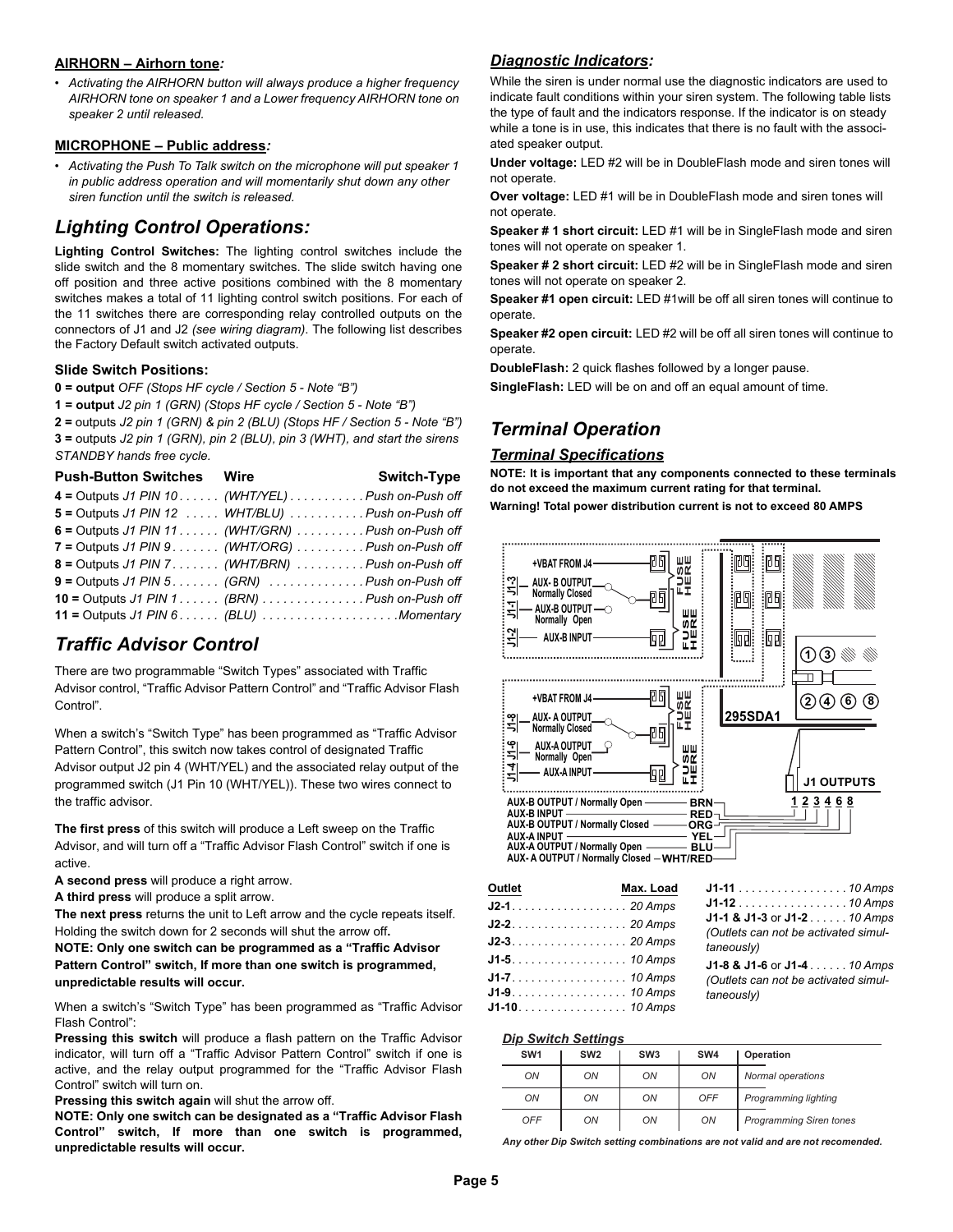# *Programming the 295SDA1:*

**WARNING: Never try to program the unit while it is wired to the vehicle. The unit must be removed from the vehicle before programming.** *For programming, connect positive (+) 12 volts and ground to J7, and pin 1 of J5 to (+) 12 volts only.*

The *295SDA1* has the ability to program both the siren switches and the lighting control switches via the keypad of the control head.

The *295SDA1* switches include a slide switch, 8 lighting control momentary switches, and 7 momentary siren control switches. The slide switch has one off position and three active positions combined with the 8 momentary switches, making a total of 11 lighting control switches. For each of the11 switches there are 11 corresponding relay outputs.

The *295SDA1* has the capability of customizing how the lighting control switches operate, and how they control the relay outputs as well as siren enable. Any of the 8 lighting control momentary switches can be configured to operate in one of six switch types: *push on push off, momentary, flashing, timed output, TA pattern control or TA flash control*.

Any of the 11 switches can be programmed to activate any combination of relay outputs. Any of the 11 switches can be configured to remotely activate or deactivate any of the 8 lighting control momentary switches. Any of the11 switches can be configured to activate the siren into the HF mode. One units programmed configuration can be copied to another unit, and factory defaults can be restored.

Any tone can be programmed into any active siren control location. *Title 13 Operation* (and a set of title 13 tones) can be programmed as well as *Ignition Shutdown Delay* and *Indicator* or *Backlight* intensity. The following sections describe how to program the *295SDA1*.

# *Programming the lighting control operations:*

Put the unit into **"Lighting control programming mode"** by placing DIP switch 1-3 into the **ON** position and DIP switch 4 in the **OFF** position (See wiring diagram). With the DIP switches in this position siren functions are disabled, leaving the lighting functions and lighting programming active.

### *(1) Momentary Switch: Programming Switch Type:*

The 8 momentary switches can be configured to operate as one of six types. The six types are: *Push On Push Off, Momentary, Flashing Output (60 FPM), Timed Output (10 seconds), TA pattern control or TA flash*. *Factory Default: SW4 – SW10 = push on-push off SW11 = Momentary (DIP SWITCH SETTING: SWITCH 1, 2 & 3 ON / SWITCH 4 OFF)*

# **To Configure a switch's** *"Switch Type"***:**

### **1. Put the unit into** *"Switch Type"* **configuration Mode:**

- **•** Place the SLIDE SWITCH in the OFF position (all the way to the left) *and turn all momentary switches off.*
- *Press and hold the RADIO switch.*
- *Press and release momentary switch 4.*
- *Release the RADIO switch.*



*To confirm entry into this configuration*  **mode, LED 1 on the Arrow indicator will light up.**

**Table 2**

#### **2. Select a switch to be configured:**

*• Press and release the momentary switch that you wish to configure.*

The selected switch's light will turn on steady. The slide switch indicator lights will light up indicating the type of switch that is currently configured (table 2).



### **3. Choose a** *"Switch Type"* **for the selected switch:**

- *Press and release the AIRHORN switch to cycle through the switch type choices in table 2.*
- *Stop when the indicator lights match the desired switch type.*

#### **4. Store and activate the switch's "***Switch Type"***:**

#### *• Press and release the RADIO switch.*

All of the indicator lights will turn off and the data will be stored. This will put the unit back into lighting operating mode, and this change can be tested. To configure another switch start back at step 1.

# *(2) Relay Output Programming:*

Any of the 11 lighting control switches can be configured to activate any combination of the 11 relay outputs.

*DIP SWITCH SETTING: SWITCH 1, 2 & 3 ON / SWITCH 4 OFF*

### **To Configure a switch's relay outputs:**

#### **1. Put the unit into** *"Relay Output"* **configuration mode:**

- **•** Place the SLIDE SWITCH in the OFF position (all the way to the left) *and turn all Momentary switches off.*
- *Press and hold the RADIO switch.*
- *Press and release momentary switch 5.*
- *Release the RADIO switch.*



*To confirm entry into this configuration*  **mode, LED 2 on the Arrow indicator will light up.**

### **2. Select a switch to be configured:**

*• Press and release the momentary switch that you wish to configure.*

#### *OR...*

- *Move the slide switch to the position that you wish to configure.*
- *Press and release the MANUAL switch.*

All switch indicator lights whose corresponding relay output is already in the selected switch's configuration will turn on steady.

#### **3. Add or delete relay outputs activated by the switch:**

*• Press and release one of the 8 momentary switches to add or delete its corresponding output. This switches indicator light will turn on steady when its corresponding output is selected to be activated.*

#### *OR...*

*• Press and release the AIRHORN switch to cycle though the SLIDE SWITCH'S corresponding outputs. Stop when indicator lights equal the* 

#### **4. Store and activate the switch's relay output pattern:**

- *Place the SLIDE SWITCH in the OFF position.*
- *Press and release the RADIO switch.*

All indicator lights will turn off and the data will be stored. This will put the unit back into lighting operating mode, and this change can be tested. **To configure another switch start back at step 1.**

# *(3) Re-Setting Factory Defaults*

*(lighting and siren operation):*

*(DIP SWITCH SETTING: SWITCH 1, 2 & 3 ON / SWITCH 4 OFF)*

### **To restore the factory defaults:**

- *Place the SLIDE SWITCH in the OFF position (all the way to the left) and turn all Momentary switches off.*
- *Press and hold the RADIO switch.*
- *Press and release momentary switch 6.*
- *Release the RADIO switch.*

*desired output pattern.*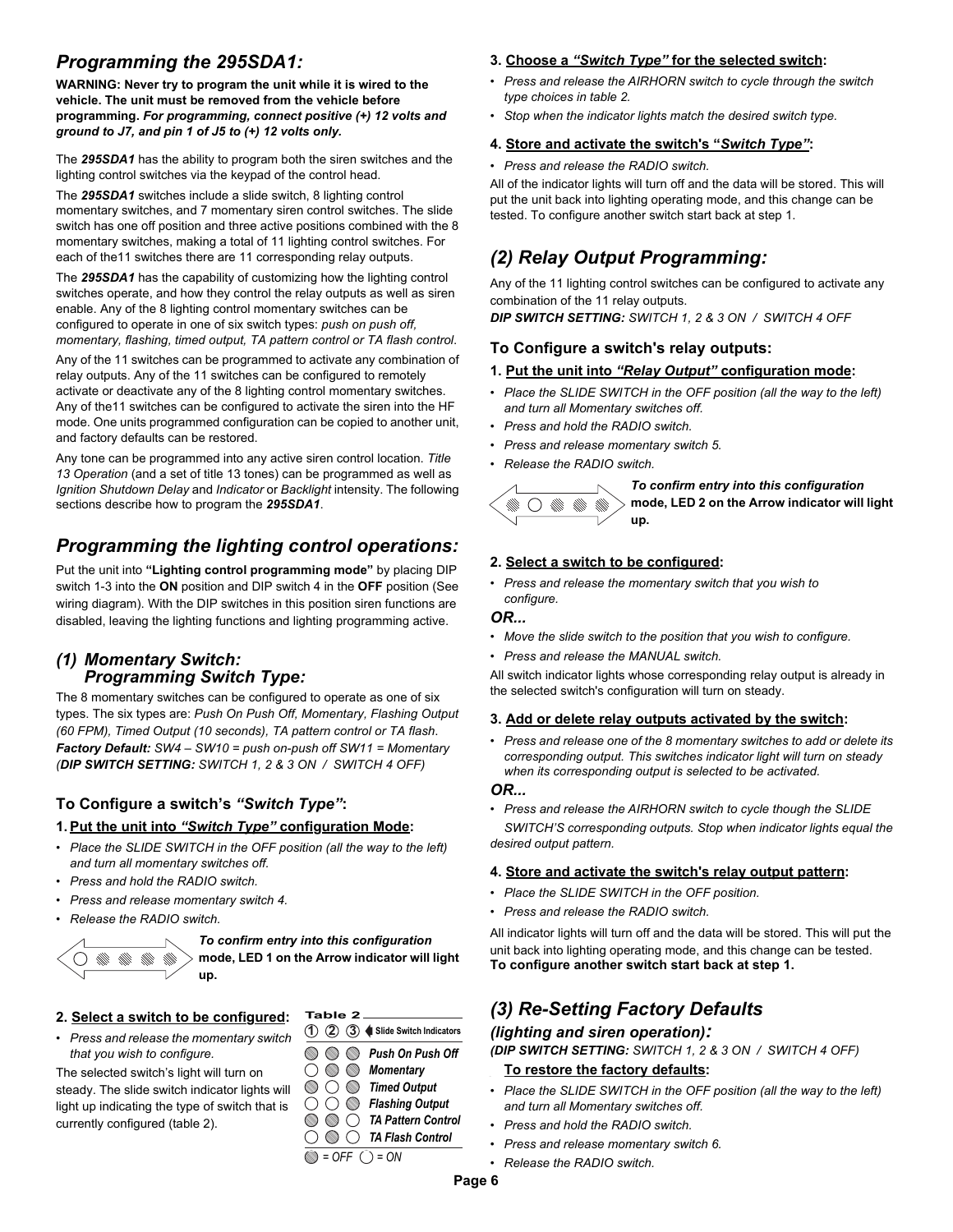**To confirm that the factory defaults have been restored, LED 3 on the Arrow indicator will light up for** *two seconds***.**



After the 2 seconds pass, all of the indicator lights will turn off and the factory defaults will be stored. This will put the unit back into lighting operating mode, and the lighting defaults can be tested.

**NOTE: The siren defaults cannot be tested until the unit is out of programming mode (i.e. all dip switches ON)**

# *(4) Activating the Siren:*

Any of the 11 lighting control switches can be configured to activate the siren into the HF mode.

*Factory Default:* Slide Switch Position 3

**To activate the siren from a lighting switch:**

*(DIP SWITCH SETTING: SWITCH 1, 2 & 3 ON / SWITCH 4 OFF)*

#### **1. Put the unit into "Siren Activation" mode:**

- *Place the SLIDE SWITCH in the OFF position (all the way to the left) and turn all Momentary switches off.*
- *Press and hold the RADIO switch.*
- *Press and release momentary switch 7.*
- *Release the RADIO switch.*

#### **To confirm entry into this configuration mode, LED 4 on the Arrow indicator will light up.**

#### *AND…*

All switch indicator lights whose corresponding switch is already programmed to activate the Siren will turn on steady.

#### **2. Add or Delete switches:**

#### **To select a momentary switch:**

*• Press and release one of the 8 momentary switches to add or delete it from activating the siren. The switches indicator light will turn on steady when its corresponding switch is selected.*

#### *OR...*

#### **To select a slide switch position:**

- *Move the slide switch to the position that you wish to activate the siren.*
- *Press and release the MANUAL switch, the slide switches indicator light will turn on steady when its switch position has been selected.*

#### **3. Store and activate the selected switch's:**

- *Place the SLIDE SWITCH in the OFF position.*
- *Press and release the RADIO switch.*

All of the indicator lights will turn off and the data will be stored. This will put the unit back into lighting operating mode.

**NOTE: This change cannot be tested until the unit is out of programming mode (i.e. all dip switches ON)**

# *(5) Deactivating the Siren:*

Any of the 11 lighting control switches can be configured to deactivate the siren out of HF mode.

*Factory Default:* Slide Switch Positions 1, 2

**To deactivate the siren from a lighting switch:**

*(DIP SWITCH SETTING: SWITCH 1, 2 & 3 ON / SWITCH 4 OFF)*

#### **1. Put the unit into "Siren Deactivation" mode:**

- **Place the SLIDE SWITCH in the OFF position (all the way to the left)** *and turn all Momentary switches off.*
- *Press and hold the RADIO switch.*
- *Press and release momentary switch 11.*
- *Release the RADIO switch.*

#### **To confirm entry into this configuration mode, LEDS 2 and 3 on the Arrow indicator will light up.**

#### *AND…*

All switch indicator lights whose corresponding switch is already programmed to deactivate the Siren will turn on steady.

#### **2. Add or Delete switches:**

#### **To select a momentary switch:**

*• Press and release one of the 8 momentary switches to add or delete it from deactivating the siren. The switches indicator light will turn on steady when its corresponding switch is selected.*

#### *OR...*

#### **To select a slide switch position:**

- *Move the slide switch to the position that you wish to deactivate the siren.*
- *Press and release the MANUAL switch, the slide switches indicator light will turn on steady when its switch position has been selected.*

#### **3. Store and activate the selected switch's:**

- *Place the SLIDE SWITCH in the OFF position.*
- *Press and release the RADIO switch.*

All of the indicator lights will turn off and the data will be stored. This will put the unit back into lighting operating mode.

**NOTE "A": This change cannot be tested until the unit is out of programming mode (i.e. all dip switches ON)**

**NOTE "B": When slide switch positions are used to deactivate the siren from HF mode, deactivation will only take place when the slide switch is moved out of a position that was programmed to activate the siren.**

# *(6) Remote Activation of the 8 Momentary switches:*

Any of the 11 lighting control switches can be configured to remotely activate any of the 8 momentary lighting control switches. *Factory Default*: No momentary switches are remotely activated. *(DIP SWITCH SETTING: SWITCH 1, 2 & 3 ON / SWITCH 4 OFF)*

#### **To activate Momentary Switches:**

#### **1. Put the unit into Momentary Switch Activation Mode:**

- *Place the SLIDE SWITCH in the OFF position and turn all momentary switches off.*
- *Press and hold the RADIO switch.*
- *Press and release momentary switch 8.*
- *Release the RADIO switch.*

*To confirm entry into this configuration mode,* **LED 5 on the Arrow indicator will light up.**



#### **2. Select a switch to be configured:**

**To select a momentary switch:**

*• Press and release the momentary switch that you wish to configure.*

*OR...*

#### **To select a slide switch position:**

- *Move the slide switch to the position that you wish to configure.*
- *Press and release the MANUAL switch.*

**All switch indicator lights whose corresponding switch is already programmed to be activated by the selected Switch will turn on steady.**

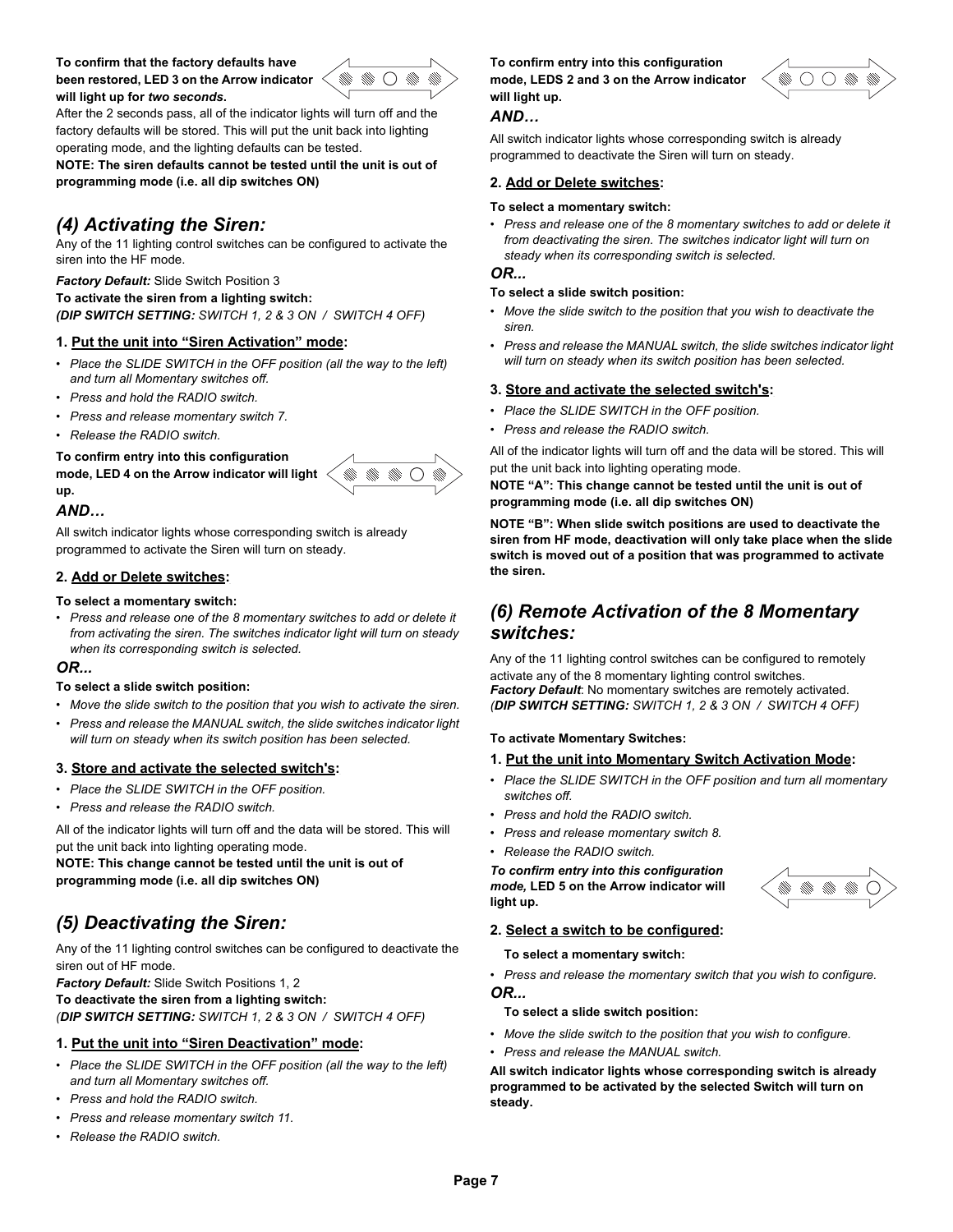#### **3. Add or delete momentary switches activated by the selected switch:**

*• Press and release one of the 8 momentary switches to add or delete it*  from the selected switch's configuration. The switch's indicator light will *turn on steady when its corresponding switch is selected to be activated.*

#### **4. Store and activate the selected switch's configuration:**

- *Place the SLIDE SWITCH in the OFF position.*
- *Press and release the RADIO switch.*

**All of the indicator lights will turn off and the data will be stored. This will put the unit back into lighting operating mode, and this change can be tested. To configure another switch start back at step 1.**

# *(7) Remote Deactivation of the 8 Momentary switches:*

Any of the 11 lighting control switches (plus the slide switch 'OFF' position) can be configured to remotely deactivate any of the 8 momentary lighting control switches.

**Factory Default:** No momentary switches are remotely deactivated.

(DIP SWITCH SETTING: SWITCH 1, 2 & 3 ON / SWITCH 4 OFF)

#### **To deactivate Momentary Switches:**

#### **1. Put the unit into Momentary Switch Deactivation Mode:**

- *Place the SLIDE SWITCH in the OFF position and turn all momentary switches off.*
- *Press and hold the WAIL switch.*
- *Press and release momentary switch 10.*
- *Release the WAIL switch.*

#### **To confirm entry into this configuration mode, LEDs 3 & 4 on the Arrow indicator will light up.**



#### **2. Select a switch to be configured:**

#### **To select a momentary switch:**

*• Press and release the momentary switch that you wish to configure.*

#### **OR...**

#### **To select a slide switch position:**

- *Move the slide switch to the position that you wish to configure (including the OFF position).*
- *Press and release the MANUAL switch.*

#### **All switch indicator lights whose corresponding switch is already configured to be deactivated by the selected Switch will turn on steady**

#### **1. Add or delete momentary switches deactivated by the selected switch:**

*• Press and release one of the 8 momentary switches to add or delete it*  from the selected switch's configuration. The switch's indicator light will *turn on steady when its corresponding switch is selected to be deactivated.*

#### **2. Store and activate the selected switch's configuration:**

- *Place the SLIDE SWITCH in the OFF position.*
- *Press and release the WAIL switch.*

**All of the indicator lights will turn off and the data will be stored. This will put the unit back into lighting operating mode, and this change can be tested. To configure another switch, start back at step 1.**

# *(8) Copying a units configuration:*

If there is more than one unit that needs to be configured to operate in the same manor, it is not necessary to configure each unit separately. Once one unit has been configured to operate as desired, it can be used as the "primary" unit and its configuration can be copied to another unit that is set up as a "secondary" unit.

#### **To copy a configuration to a second unit:**

*(DIP SWITCH SETTING: SWITCH 1, 2 & 3 ON / SWITCH 4 OFF)*

#### **1. Wire the units as follows:**

- *Connect J7 on both units to a common power source (PIN1 to (+)V BAT & PIN 4 to Ground).*
- *Connect pin 10 of J5 on the "primary" unit to pin 5 of J5 on the "secondary" unit.*
- *Connect pin 1 of J5 of both units to (+)V BAT, Leave all other wiring unconnected.*

#### **2. Put the "PRIMARY" unit into "transmit" mode:**

- *Place the SLIDE SWITCH in the OFF position and turn all Momentary switches off.*
- *Press and hold the RADIO switch.*
- *Press and release momentary switch 10.*
- *Release the RADIO switch.*

**To confirm entry into** *"transmit"* **mode, LEDs 4 and 5 on the Arrow indicator will light up.**



### *3. Put the "SECONDARY" unit into "receive" mode:*

- *Place the SLIDE SWITCH in the OFF position and turn all Momentary switches off.*
- *Press and hold the RADIO switch.*
- *Press and release momentary switch 9.*
- *Release the RADIO switch.*

*To confirm entry into "receive" mode,* **LEDs 3 and 5 on the Arrow indicator will light up.**



#### *4. Transfer the Configuration:*

- *Watch the 3 slide switch indicators on the "SECONDARY" unit, when the left most indicator turns on, proper communications have been established.*
- *Press and release momentary switch 4 on the "primary" unit to start the transfer.*
- *On the "PRIMARY" unit see that the left most indicator on the arrow turns on to indicate that the transfer has been started.*
- *Watch the 3 slide switch indicators on the "SECONDARY" unit, in 5 seconds the middle indicator turns on and transfer is complete.*

**NOTE: If the right slide switch indicator light on the "secondary" unit turns on, an error has occurred, press the RADIO on both units to start back at step 1.**

#### *5. Store and activate the configuration:*

*• Press and release the RADIO switch on both the "primary and secondary" units.*

*All of the indicator lights will turn off and the data will be stored. This will put both units back into lighting operating mode. OR...*

*• Turn the power off on both the "primary and secondary" units.*

*To transfer the configuration to another unit start back at step 1.*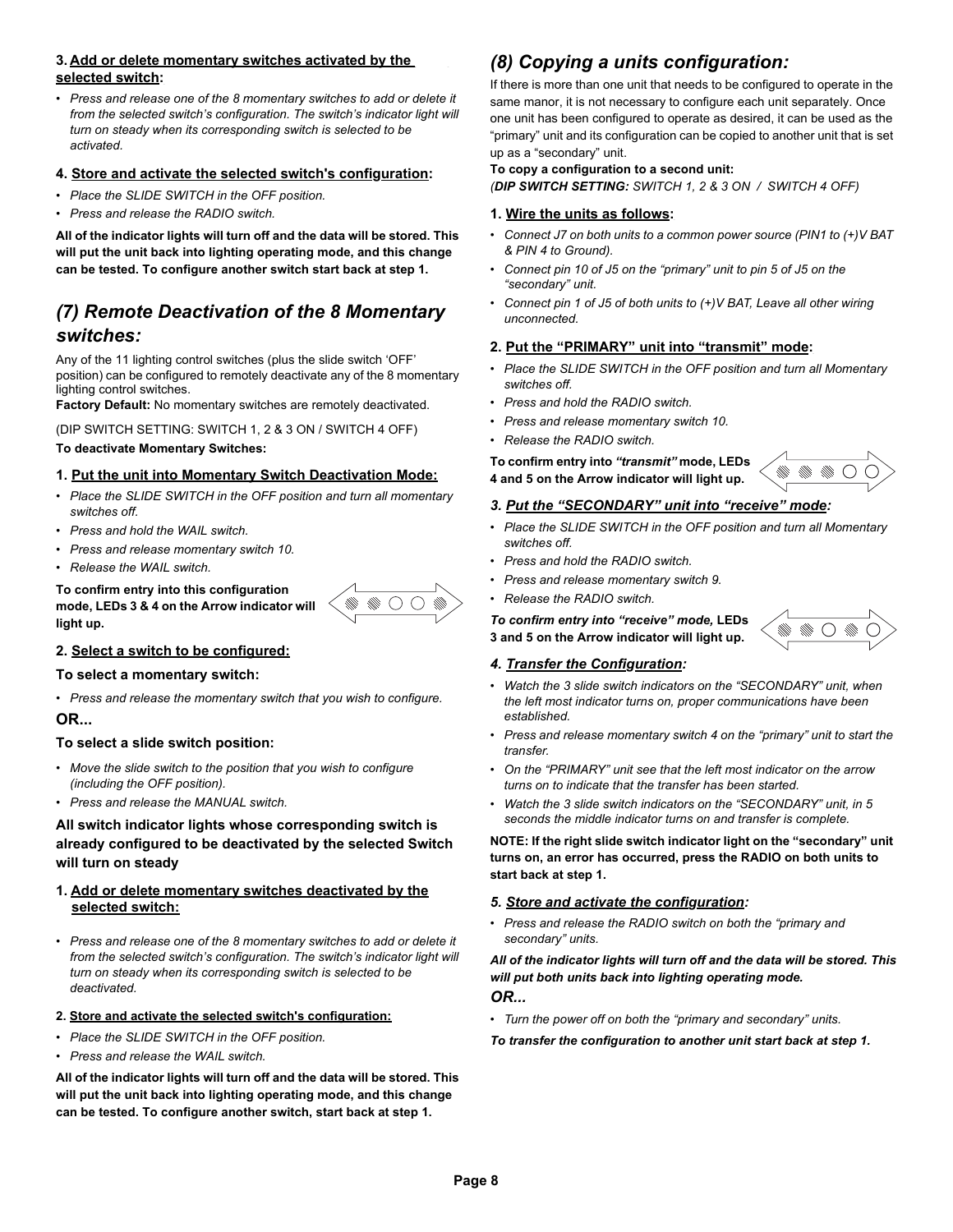# *(9) Changing between standard and Title 13 operation:*

When in title 13 operation, the airhorn tone will override the primary siren tone on only one of the siren speakers, in standard operation, the airhorn tone will override the primary siren tone on both of the siren speakers. *Factory Default:* standard operation.

*(DIP SWITCH SETTING: SWITCH 1, 2 & 3 ON / SWITCH 4 OFF)*

#### *To change between standard and Title 13 operation***:**

- *Place the SLIDE SWITCH in the OFF position and turn all Momentary switches off.*
- *Press and hold the WAIL switch.*
- *Press and release momentary switch 4.*
- *Release the WAIL switch.*

**To confirm that the unit is in title 13 operation, LEDs 1, 3 and 5 on the Arrow indicator will light up for** *two seconds***.**



**To confirm that the unit is in standard operation, LEDs 1 and 5 on the Arrow indicator will light up for** *two seconds***.**

All of the indicator lights will turn off and the operation change will be stored. This will put the unit back into lighting operating mode.

**NOTE: The siren operations cannot be tested until the unit is out of programming mode (i.e. all dip switches ON)**

# *(10)Programming a tone set of Title 13 tones:*

This procedure will program the unit with a default set of tones that will meet title 13 requirements, and will change the unit to operate under title 13 guidelines as described in *Section (8)*.

*(DIP SWITCH SETTING: SWITCH 1, 2 & 3 ON / SWITCH 4 OFF)*

#### *Programming a tone set of Title 13 tones***:**

- *Place the SLIDE SWITCH in the OFF position and turn all Momentary switches off.*
- *Press and hold the WAIL switch.*
- *Press and release momentary switch 5.*
- *Release the WAIL switch.*

#### **To confirm that the title 13 defaults have been set, LEDs 1 and 4 on the Arrow indicator will light up for** *two seconds***.**



All of the indicator lights will turn off and the title 13 defaults will be stored. This will put the unit back into lighting operating mode.

**NOTE: The siren cannot be tested until the unit is out of** 

**programming mode (i.e. all dip switches ON)**

# *(10) Changing Red indicator intensity:*

This procedure will allow adjustments to be made of the intensity of the red indicator LEDs on the control head.

### *Factory Default:* 50%.

**To adjust the red LED indicator:** *(DIP SWITCH SETTING: SWITCH 1, 2 & 3 ON / SWITCH 4 OFF)*

# *1. Put the unit into "indicator adjustment" Mode:*

- Place the SLIDE SWITCH in the OFF position and turn all Momentary switches off.
- Press and hold the WAIL switch.
- Press and release momentary switch 6.
- Release the WAIL switch.

#### **To confirm that the unit is in title 13 operation, LEDs 2, 3 and 4 on the Arrow indicator will light up for** *two seconds***.**



### *2. To make them brighter:*

*• Press and release the MANUAL switch until the desired intensity has been met.*

#### *OR…*

#### *To make them dimmer:*

*• Press and release the AIRHORN switch until the desired intensity has been met.*

#### *3. Store and activate the indicator intensity.*

*• Press and release the WAIL switch.*

All of the indicator lights will turn off and the indicator intensity will be stored. This will put the unit back into lighting operating mode.

# *(12) Changing Backlight intensity:*

This procedure will allow adjustments to be made of the intensity of the backlight LEDs on the control head.

**Factory Default:** 50%. *To adjust the backlight:*

*(DIP SWITCH SETTING: SWITCH 1, 2 & 3 ON / SWITCH 4 OFF)*

#### *1. Put the unit into "backlight adjustment" Mode:*

- *Place the SLIDE SWITCH in the OFF position and turn all Momentary switches off.*
- *Connect J5 PIN 5 to +VBAT (To turn on the backlight).*
- *Press and hold the WAIL switch.*
- *Press and release momentary switch 7.*
- *Release the WAIL switch.*

#### **To confirm entry into "backlight adjustment" mode, LEDs 1 and 2 on the Arrow indicator will light up.**

# **2. To make them brighter:**

*• Press and release the MANUAL switch until the desired intensity has been met.*

#### *OR…*

#### **To make them dimmer:**

*• Press and release the AIRHORN switch until the desired intensity has been met.*

### **3. Store and activate the backlight intensity.**

*• Press and release the WAIL switch.*

All of the indicator lights will turn off and the backlight intensity will be

# *(13) Changing Shutdown Delay:*

This procedure will allow adjustments to the time that the unit will operate after the UNIT ENABLE input becomes inactive. *Factory Default:* OFF immediately **To adjust the Shutdown Delay:** *(DIP SWITCH SETTING: SWITCH 1, 2 & 3 ON / SWITCH 4 OFF)*

#### *1. Put the unit into "Shutdown Delay adjustment" Mode:*

- *Place the SLIDE SWITCH in the OFF position and turn all Momentary switches off.*
- *Press and hold the WAIL switch.*
- *Press and release momentary switch 8.*
- *Release the WAIL switch.*

*To confirm entry into "Shutdown Delay adjustment" mode, the Arrow indicator will display this pattern: (arrow leds 2,4)*





stored. This will put the unit back into lighting operating mode.